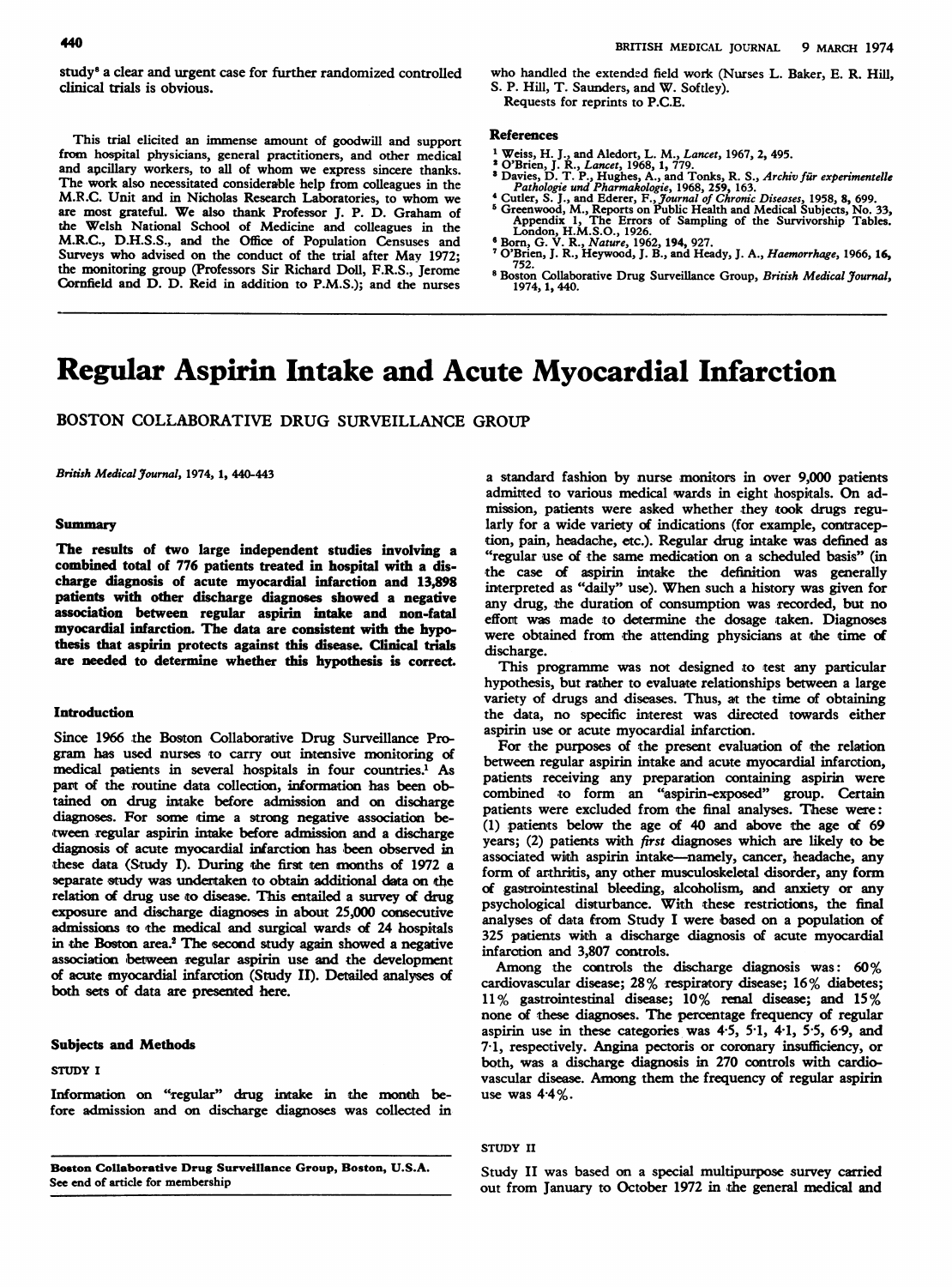surgical wards of 24 hospitals in the greater Boston area. Details of the methods used in this survey have been presented previously,<sup>2</sup> but several features require emphasis. Firstly, certain patients were not included in the survey-namely, those who had been in hospital during the three-month period immediately preceding the current admission, and those who were medically unfit for interview. In addition, an unknown fraction of patients in hospital for less than 72 hours were missed because they were discharged before they could be interviewed.

Secondly, all patients were interviewed shortly after admission by speciallv trained nurses. All were asked if they had regularly taken medications for any of <sup>a</sup> wide variety of indications (for example, diabetes, contraception, arthritis, headache, pain, etc.) during the previous three months. When <sup>a</sup> positive history was obtained, the duration of drug use and its freau-ncv in terms of days per week was recorded. In addition, specific information concerning drug intake in the week before admission was obtained. Nevertheless, the exact dosage taken was not determined. For this evaluation <sup>a</sup> patient was considered to be <sup>a</sup> "reeular" aspirin user if he gave a history of aspirin ingestion at least four days per week and if he continu-d to take aspirin during the week before admission.

Thirdly, limited information was routinely recorded on past medical histories. Patients were asked about previous mvocardial infarction, diabetes mellitus, arthritis, hypertension, rheumatic fever, and peptic ulcer.

Finally, diagnoses at the time of discharge were recorded. The accuracy of the discharge diagnosis of acute myocardial infarction was checked by an experienced cardiologist (Dr. H. E. Thomas). Of the first 225 patients discharged with this diagnosis, 197 (88%) fulfilled the diagnostic criteria set bv the World Health Organization.3 Such accuracy was considered adequate for the purposes of this study.

For the final analyses of Study II, the same exclusion criteria were used as in Study I. In addition, <sup>22</sup> patients who entered hospital for other reasons but who suffered an acute myocardial infarotion after the fourth hospital day were excluded. The analyses were thus based on a total of 451 patients with a discharge diagnosis of acute myocardial infarotion and 10,091 controls.

Among the controls, the discharge diagnosis was as follows: <sup>41</sup> % cardiovascular disease; <sup>20</sup>% gastrointestinal disease; 14% respiratory disease; 10% diabetes mellitus; 8% renal disease; and <sup>35</sup>% none of these diagnoses. The percentage frequency of regular aspirin use in these categories was 7 0, 7-0, 7-1, 7-7, 67, and 7-3, respectively. Among controls admitted to surgical wards the frequency of aspirin use was 6-9%, while among those admitted to medical wards it was 7.1%. Angina pectoris or coronary insufficiency, or both was a discharge diagnosis in 572 controls with cardiovascular disease. Among them the frequency of regular aspirin use was 7 0%.

Every effort was made to conceal any specific interest of this study from nurse monitors, patients, and attending physicians. Nevertheless, this effort may not have been entirely successful in the case of aspirin since awareness of an interest in this drug was present among the central staff responsible for training nurses. Furthermore, by the time this study began, statements about a possible preventive effect of aspirin on acute myocardial infarction had been made in both lay and scientific publications.<sup>4</sup> The influence of bias in the data collection, therefore, represents a potential problem in the interpretation of data from the second study.

#### Results

#### STUDY <sup>I</sup>

Among 325 patients with acute myocardial infarction, three (0-9%) gave a thistory of regular aspirin use before admision. Among 3,807 controls, <sup>188</sup> (49%) gave such <sup>a</sup> history. Thus

the estimated crude risk ratio (R.R.) for acute myocardial infarction among those exposed to regular aspirin was 018 relative to those who were not. The frequencies of aspirin use among cases and controls by age and sex are given in table I and by hospital in table II. Control of these factors the estimates of summary risk ratio (S.R.R.) were 0.19 ( $\chi^2$ <sub>(1)</sub> = 9.11; P < 0.003) and 0.21 ( $\chi^2$  (1) = 7.79; P < 0.006), respectively.<sup>5</sup>

TABLE 1—Study I. Distributions of Cases of Acute Myocardial Infarction and<br>Controls according to regular Aspirin Intake By Sex and Decade

|       | Age   |                   | Aspirin<br>users                  | Aspirin<br>non-users | Total      |
|-------|-------|-------------------|-----------------------------------|----------------------|------------|
| Men   | 40-49 | Cases<br>Controls | $2(3.8\%)$<br>$29(4.3\%)$         | 50<br>643            | 52<br>672  |
|       | 50-59 | Cases<br>Controls | $0(0.0\%)$<br>34 $(4.1\%)$        | 86<br>797            | 86<br>831  |
|       | 60-69 | Cases<br>Controls | $0(0.0\%)$<br>35 $(4.4\%)$        | 112<br>769           | 112<br>804 |
| Women | 40-49 | Cases<br>Controls | $(0.0\%)$<br>0<br>33<br>$(8.0\%)$ | 8<br>378             | 8<br>411   |
|       | 50-59 | Cases<br>Controls | $(0.0\%$<br>0<br>33<br>$(6.2\%)$  | 33<br>496            | 23<br>529  |
|       | 60-69 | Cases<br>Controls | (2.3%)<br>$24(4.3\%)$             | 43<br>536            | 44<br>560  |

S.R.R. (M.H.) =  $0.19 \quad \chi^2 = 9.11 \quad P \leq 0.003$ .

TABLE II—Study I. Distributions of Cases of Acute Myocardial Infarction and<br>Controls according to regular Aspirin Use by Hospital

| Aspirin<br>users    | Aspirin<br>non-users                                                                                                                                                                              | Total                                                |
|---------------------|---------------------------------------------------------------------------------------------------------------------------------------------------------------------------------------------------|------------------------------------------------------|
| Cases<br>0          |                                                                                                                                                                                                   |                                                      |
| Cases<br>0          | 35                                                                                                                                                                                                | 131<br>35<br>580                                     |
| Cases<br>0          | 20                                                                                                                                                                                                | 20                                                   |
| Cases<br>0          | 68                                                                                                                                                                                                | 802<br>68                                            |
| Cases<br>0          | 34                                                                                                                                                                                                | 639<br>34                                            |
| Cases<br>0          | 30                                                                                                                                                                                                | 362<br>30                                            |
| $1(1.2\%)$<br>Cases | 84                                                                                                                                                                                                | 668<br>85                                            |
| $2(3.9\%)$<br>Cases | 49                                                                                                                                                                                                | 441<br>51<br>184                                     |
|                     | $6(4.6\%)$<br>Controls<br>Controls 27 $(4.7%)$<br>Controls $46(5.7\%)$<br>Controls 19 $(3.0\%)$<br>Controls 16 (4.4%)<br>Controls 55 (8.2%)<br>$7(1.6\%)$<br>Controls<br>12 $(6.5\%)$<br>Controls | 125<br>553<br>756<br>620<br>346<br>613<br>434<br>172 |

S.R.R. (M.H.) =  $0.21$   $\chi_1^2 = 7.79$  P < 0.006.

The frequency of aspirin use among cases and controls with diabetes was  $1/48$  (2.1%) and 26/640 (4.1%), respectively; for cases and controls with hypertension it was  $1/22$  (4.5%) and 17/ 441 (3.9%), respectively, and for cases and controls with a secondary diagnosis of arthritis it was 0/19 and 19/136 (14-0%), respectively. Division of the patients according to smoking and coffee-drinking habits showed no material difference in aspirin intake among these subgroups.

Among the <sup>188</sup> controls who used aspirin, 52% consumed aspirin alone, 12% took buffered preparations, and 36% took compound preparations containing aspirin. Among the three cases using aspirin, two consumed it alone and one took <sup>a</sup> compound preparation.

Among the controls, 37% took aspirin for headache, 57% took it for "pain", and 6% took it for other reasons. Among the three cases using aspirin, two took it for headache and one for "pain".

## STUDY II

Among 451 patients with acute MI, 16  $(3.5\%)$  gave a history of regular aspirin use before admission, whereas among 10,091 controls 702 (7 $0\%$ ) gave such a history. Thus the estimate of crude R.R. for acute myocardial infarction among regular aspirin users was 0-49 relative to those who were not exposed. The frequencies of aspirin use among cases and controls by age, sex, and past history of myocardial infarction are given <sup>i</sup> table III. On control of these factors the S.R.R. estimate was 0.53;  $(x^2)_{(1)} = 5.2$ ,  $P < 0.03$ ).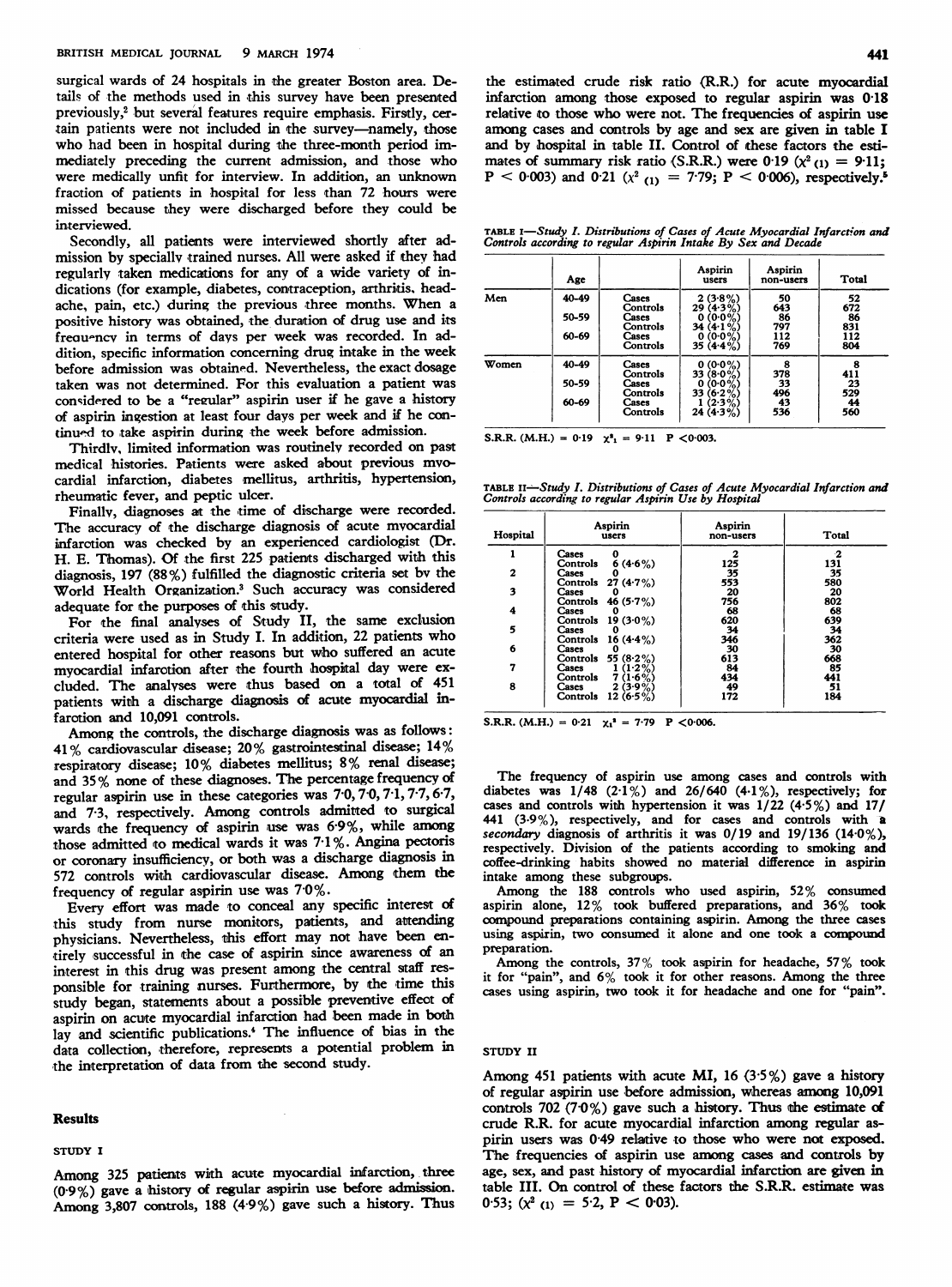TABLE III-Study II. Frequencies of regular Aspirin use among Infarct Cases and Controls by Age, Sex, and Past History of Myocardial Infarction (Percentages in Parentheses)

|                                                                    | <b>Mvocardial Infarction Cases</b>                                                                                           |                                        | Controls                                |                                                                               |                                                    |                                                    |
|--------------------------------------------------------------------|------------------------------------------------------------------------------------------------------------------------------|----------------------------------------|-----------------------------------------|-------------------------------------------------------------------------------|----------------------------------------------------|----------------------------------------------------|
|                                                                    |                                                                                                                              | Aspirin                                |                                         |                                                                               | Aspirin                                            |                                                    |
|                                                                    | Users                                                                                                                        | Non-users                              | Total                                   | <b>Users</b>                                                                  | Non-users                                          | Total                                              |
| Men<br>$40 - 49$<br>50-59<br>40-49<br>50-59<br>60-69               | $\frac{1}{2} \frac{(1 \cdot 9)}{(2 \cdot 7)}$<br>1(1.2)<br>$1(7-7)$<br>$\begin{array}{c} 1 \ (3.4) \\ 4 \ (8.0) \end{array}$ | $\frac{51}{71}$<br>$\frac{12}{28}$     | 52<br>73<br>77<br>$\frac{13}{29}$       | $58(4.7)$<br>$60(4.2)$<br>$58(4.8)$<br>150 $(7.6)$<br>146 $(8.8)$<br>141(9.9) | 1,185<br>1,353<br>1,150<br>1,821<br>1,511<br>1,290 | 1,243<br>1,413<br>1,208<br>1,971<br>1,657<br>1,431 |
| Men<br>40-49<br>50-59<br>60-69<br>Women<br>40-49<br>50-59<br>60-69 | 0(0.0)<br>3(5.1)<br>1(2.9)<br>0(0.0)<br>0(0.0)<br>$2(7-7)$                                                                   | 22<br>56<br>34<br>3<br>$\frac{12}{24}$ | $\frac{22}{59}$<br>3<br>$\frac{12}{26}$ | $6(5.5)$<br>16 $(5.5)$<br>18 $(5.6)$<br>7(14.6)<br>15(10.9)<br>$27(10-4)$     | 103<br>276<br>304<br>41<br>$\frac{122}{233}$       | 109<br>292<br>322<br>$\frac{48}{137}$<br>260       |
| Total                                                              | 16(3.5)                                                                                                                      | 435                                    | 451                                     | 702(7.0)                                                                      | 9,389                                              | 10,091                                             |
|                                                                    | No past History of 60-69<br>Women                                                                                            |                                        |                                         |                                                                               |                                                    |                                                    |

S.R.R. (M.H.) = 0.53.<br> $X^2$ <sub>1</sub> = 5.2, **P** < .03.

The frequencies of regular aspirin use among cases and controls with diabetes was  $2/69$  (2.9%) and 81/1049 (7.7%), respectively; for cases and controls with hypertension it was 0/39 and  $67/831$   $(8.1\%)$ , respectively; for cases and controls with a past history of myocardial infarction it was 6/157 (3-8%) and 89/1168 (7-6%), respectively; and for cases and controls with a secondary diagnosis of arthritis it was  $1/16$  (6.3%) and 92/519  $(17.7\%)$ , respectively.

Among the controls who used aspirin,  $46\%$  consumed it alone, 27% took a buffered preparation, and 26% took compound preparations containing aspirin. The distribution among cases was nine (56%) using it alone, five (31%) using buffered preparations, and two  $(13\%)$  using compounds containing aspirin.

Among controls, 54% took aspirin for headache, 42% for pain, and 4% for other reasons. Among the cases, nine (56%) took it for headache, five  $(31\%)$  for pain, and two  $(13\%)$  for other reasons.

### MULTIVARIATE ANALYSIS

To control simultaneously several confounding factors and to explore further the negative association of aspirin use in terms of the risk for myocardial infarction, the data were submitted to a multivariate analysis.

A multivariate score, characterizing for each subject the individual risk for acute myocardial infarction was derived and employed.26 The score involved sex; history of myocardial infarction; history of peptic ulcer; smoking (ex-smoker, current smoker, other); season (January to May, June to September); hospital (each of 24 hospitals); coffee and tea consumption (none, 1-5 cups/day, 6+ cups/day); histories of use of antianginal drugs (yes or no) and digitalis preparations (yes or no); diabetes and hypertension (yes or no-based on discharge diagnosis and history of use of antidiabetic drug); secondary diagnosis of arthritis (yes or no); and religion (Jewish or other). The score for each subject was taken to be the value of the linear discriminant function separating cases and controls. As expected, subjects with the lowest risk scores tended to be young, female, nonsmoking, etc., whereas those with the highest scores were particularly characterized by a history of coronary heart disease.

The data with stratification by the multivariate risk score are presented in table IV. Within the range of the score that was common to cases and controls there were 447 cases and 10,068 controls. From these data the summary estimate of the risk ratio was 0-53 with 90% two-sided confidence limits of 0 33 and 0-84, and <sup>a</sup> two-sided P value of 0-02. The risk ratios across the strata were consistent with uniformity of the underlying risk ratio.

# **Discussion**

In view of the known effects of aspirin on the coagulation mechanisms, and perhaps most importantly on platelet aggre-

| TABLE IV—Study II. Distribution of Infarct Cases and Controls according to         |  |
|------------------------------------------------------------------------------------|--|
| regular Aspirin Use. The Subjects have been stratified according to a multivariate |  |
| Risk Score in the Range common to both Cases and Controls                          |  |

| Risk Quintile <sup>1</sup> | Regular Aspirin Use |         |             |                        |  |
|----------------------------|---------------------|---------|-------------|------------------------|--|
| <b>Among Cases</b>         |                     | Present | Absent      | <b>Estimate of R.R</b> |  |
|                            | Cases<br>Controls   | 472     | 86<br>5,579 | 0.55                   |  |
| 2                          | Cases<br>Controls   | 86      | 86<br>1,660 | 0.45                   |  |
| 3                          | Cases<br>Controls   | 2<br>62 | 87<br>1,090 | 0.40                   |  |
| 4                          | Cases<br>Controls   | 2<br>39 | 87<br>543   | 0.32                   |  |
| 5                          | Cases<br>Controls   | 6<br>40 | 85<br>497   | 0.88                   |  |

Est (ML) of R.R. = 0 53 90% CL for R.R. = <sup>0</sup> 33, 0-84 P value (two-sided) = \*02

<sup>1</sup>My<br>ocardial infarction cases have been divided into five approximately equal strata.<br>The first quintile represents the 20% of cases with the lowest risk scores, together<br>with all control subjects in the range of that s

gation, $7-9$  it is reasonable to suggest that aspirin may offer some protection against the development of acute myocardial infarction. Indeed, the use of aspirin as a preventive measure has been advocated solely on the basis of laboratory findings.<sup>4</sup> The two studies described here show a negative association between regular aspirin ingestion and non-fatal infarotion which is consistent with the hypothesis that it confers some degree of protection. Nevertheless, it is important to consider alternative explanations for the observed results, and to examine the other relevant data.

It is most unlikely that the negative association between aspirin and acute myocardial infarction occurred by chance since the statistical significance of the observed association is very high in the first study and even higher if the data from the two studies are combined. Of potential confounding factors that might explain the association, the present studies taken together eliminate age, sex, hospital, and the indication for use of aspirin. In addition, the association was present among diabetics, hypertensives, individuals with a secondary diagnosis of arthritis, and those with a past infarction. In Study II the simultaneous control of many risk factors for myocardial infarction by multivariate analysis did not materially influence the findings. (In Study I multivariate analysis was not employed since there were only three cases using aspirin.) On balance, it seems most unlikely that the association could have resuked from confounding by factors which were measured in these studies.

On the other hand, data on factors such as personality, diet, and exercise were not available for analysis and conceivably confounding by these factors is important. This possibility